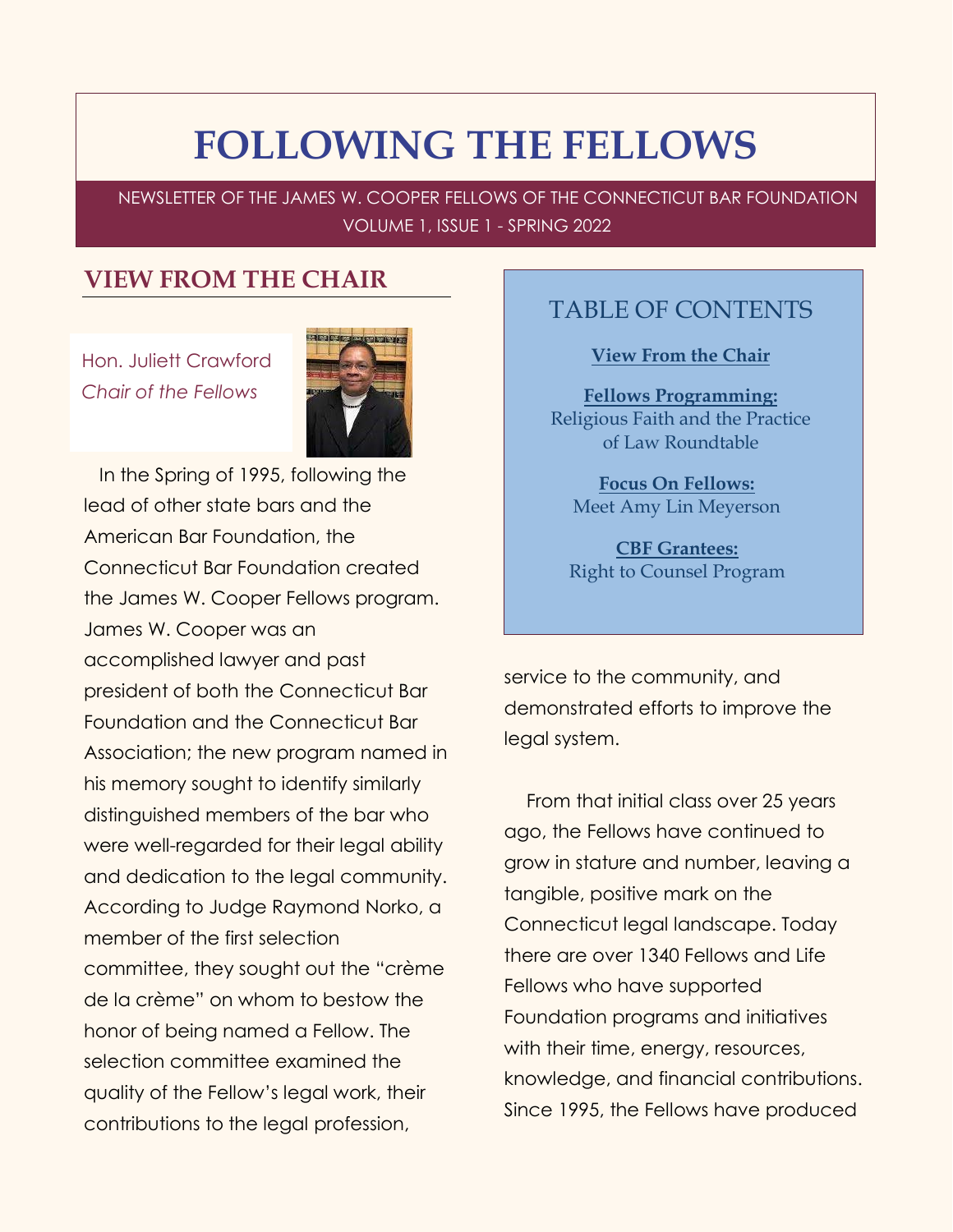influential programs including educational symposia, roundtables, and colloquiums; established student programs such as the statewide high school essay contest; served as Hartford Promise student mentors; administered fellowships for law students committed to public service; and established and maintained programs that celebrate the history of attorneys in the state by preserving oral histories of women attorneys and attorneys of color, among other projects.

The topics of Fellows programs over the years have been varied, timely, and significant. These include, among others:

- Opioid addiction;
- Veterans issues;
- Immigration;
- LGBTQIA issues;
- Systemic Racism;
- Conservatorship;
- Human trafficking;
- Alternative dispute resolution;
- Immigration;
- Career satisfaction;
- Legal aid;
- The rule of law;
- Disabilities, diversity, and inclusion;
- Capital punishment;
- and so many more.

Our Fellows programs have received attention across the state, and on the national level as well. Specifically, the Constance Baker Motley Speaker Series on Racial Inequality, launched jointly with the Connecticut Bar Association in 2020, has received national recognition, and continues its second year of critical conversations on topics related to systemic racism. In addition to work done in furtherance of the Foundation's mission and in connection with Fellows' activities, many individual Fellows have also been recognized for contributions to their communities and the bar through other organizations and programs. Our Fellows are an impressive group, with significant achievements both professional and personal.

Given the rich history of Fellows programming, the wealth of talent among the Fellows' ranks, and the mission and purpose of the CBF itself, we created this newsletter to honor all three. Thus "Following the Fellows," which aspires to quarterly publication, is intended to:

1. allow speakers from past programs to further elaborate on those topics, and to share deeper insights and views;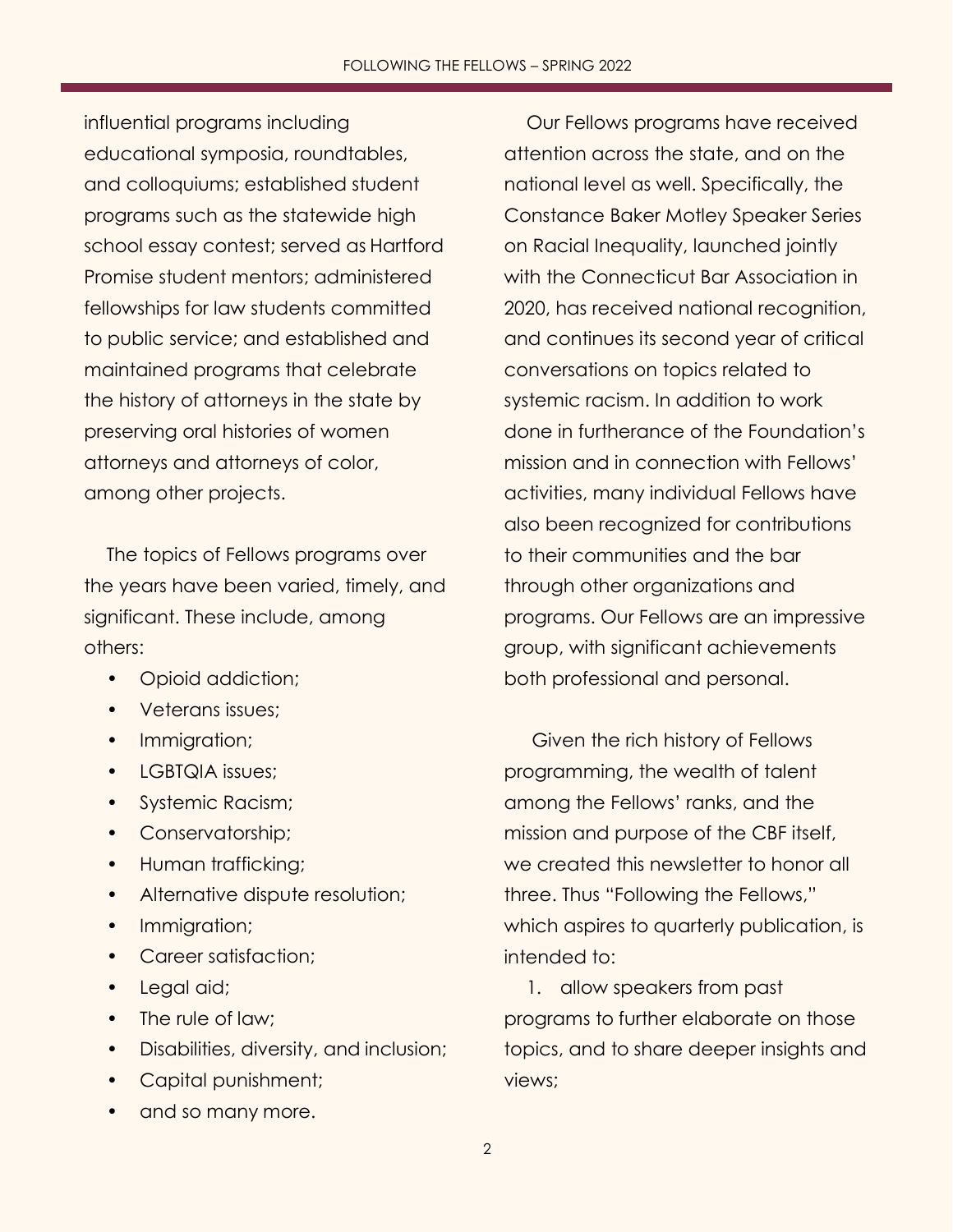2. spotlight individual Fellows and their achievements outside the CBF; and

3. showcase some of the CBF's grantees and their initiatives.

We are grateful for the efforts and expertise of Attorney Jack Steigelfest, who is spearheading this new initiative. If you have ideas for future articles, a suggestion for a Fellow we should spotlight, a desire to write a piece yourself, or an interest in helping with future issues, please reach out to us a[t](mailto:ctbf@ctbarfdn.org) [ctbf@ctbarfdn.org.](mailto:ctbf@ctbarfdn.org)

Thank you for your continued commitment to the CBF and its programming.

# <span id="page-2-0"></span>**FELLOWS PROGRAMMING:** Religious Faith and the Practice of Law Roundtable

Jose (Joe) Santos, Esq. *Fellow*



On December 14, 2021, the Fellows hosted a virtual conference on "Faith and the Practice of Law." Four panelists and about twenty-five participants

zoomed in for an engaging and at times highly personal discussion of the role of religious faith in daily legal practice. The key questions were, and are: Does faith have a role in legal practice? Is faith relevant in our work as lawyers; is it important? These are intensely personal questions, and of consequence in our profession. The most meaningful parts of our lives are not separated from what we do, often intensely, for so much of our day.

At the outset I want to distinguish this discussion from the historical role of religion in law as addressed by most commentators. There are full libraries of analyses and commentary on that topic. Our discussion was not jurisprudential but quotidian, less philosophical and more personal. We may not think about it frequently, at least not consciously, but for many legal professionals, faith is a constant teacher, motivator, and source of meaning in what we do. It also can be challenging. For example, a lawyer may be tasked with defending a law the lawyer considers immoral, such as a government attorney tasked with upholding the constitutionality of death penalty laws.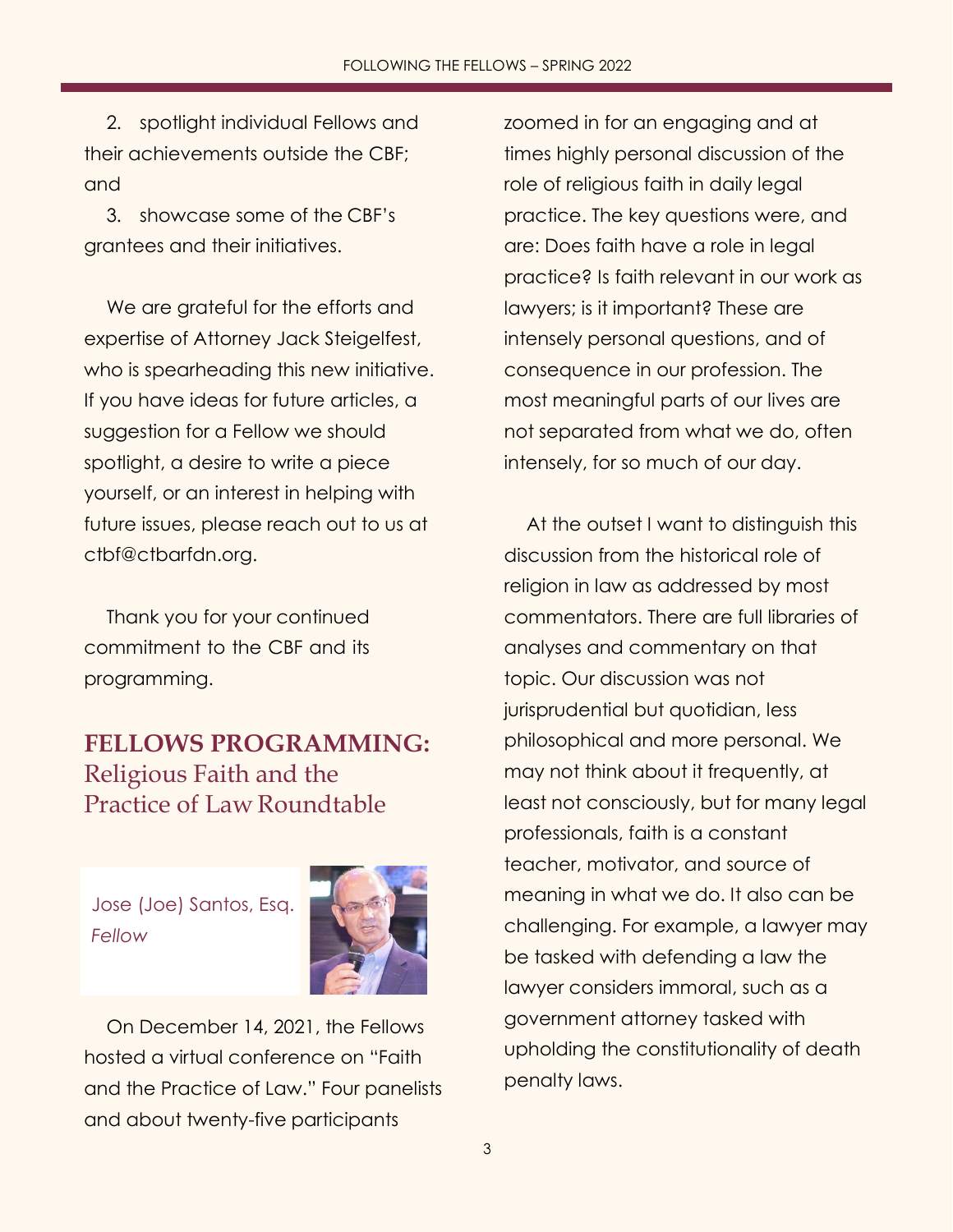For all the participants at the conference, at least those who voiced opinions, faith is both relevant to and an important part of their practices. One spoke of how the rhythms of the religious calendar gave them meaning beyond the value of accomplishments in legal transactions. They said it gave them balance while also providing a periodic distance from what can be an overwhelming stream of client and adversarial demands. Another spoke of how they counsel their clients and parishioners on a myriad of issues, thereby fusing legal practice with personal, non-legal issues – a type of legal to medical equivalent of treating the whole person and not just an isolated condition. Another spoke of the joy of taking time from billing hours to counseling clients on personal matters unrelated, or only tangentially related, to the legal issues that brought them together.

But all is not roses here. Most of us cannot mentor, counsel, and otherwise support others on non-legal matters as much as we might like. Likewise we often must argue positions that may challenge our personal views. We have businesses to run, hours to bill, clients to respond to on core legal issues,

depositions to take, and both court and conference room "hearings" to attend. There are limits to using the business of law purely as a vehicle for personal counseling and self-expression, as much as that might bring satisfaction. But, there also can be faith-filled meaning even in those core aspects of legal practice. The path lies in our attitude toward the work and its purposes.

Let's talk about attitude. Long ago there were three stone masons cutting stone for a large religious building. A passerby asked the first mason what he was doing and he responded "I am cutting stone." The passerby asked the second mason the same question, and he replied "I am working to feed my family." The passerby kept on going and asked the third lawyer (excuse me . . ., "mason") what he was doing, and he replied "I am building a Cathedral." Our attitude toward our work can make all the difference in how we feel about it, how we interact with others, and in its ultimate meaning to ourselves, our colleagues, and our communities. As an aside, it also may have positive impact on our physical and mental health. Is a brief just a brief as cutting stone was to the first mason, is it a way to feed our family (or to buy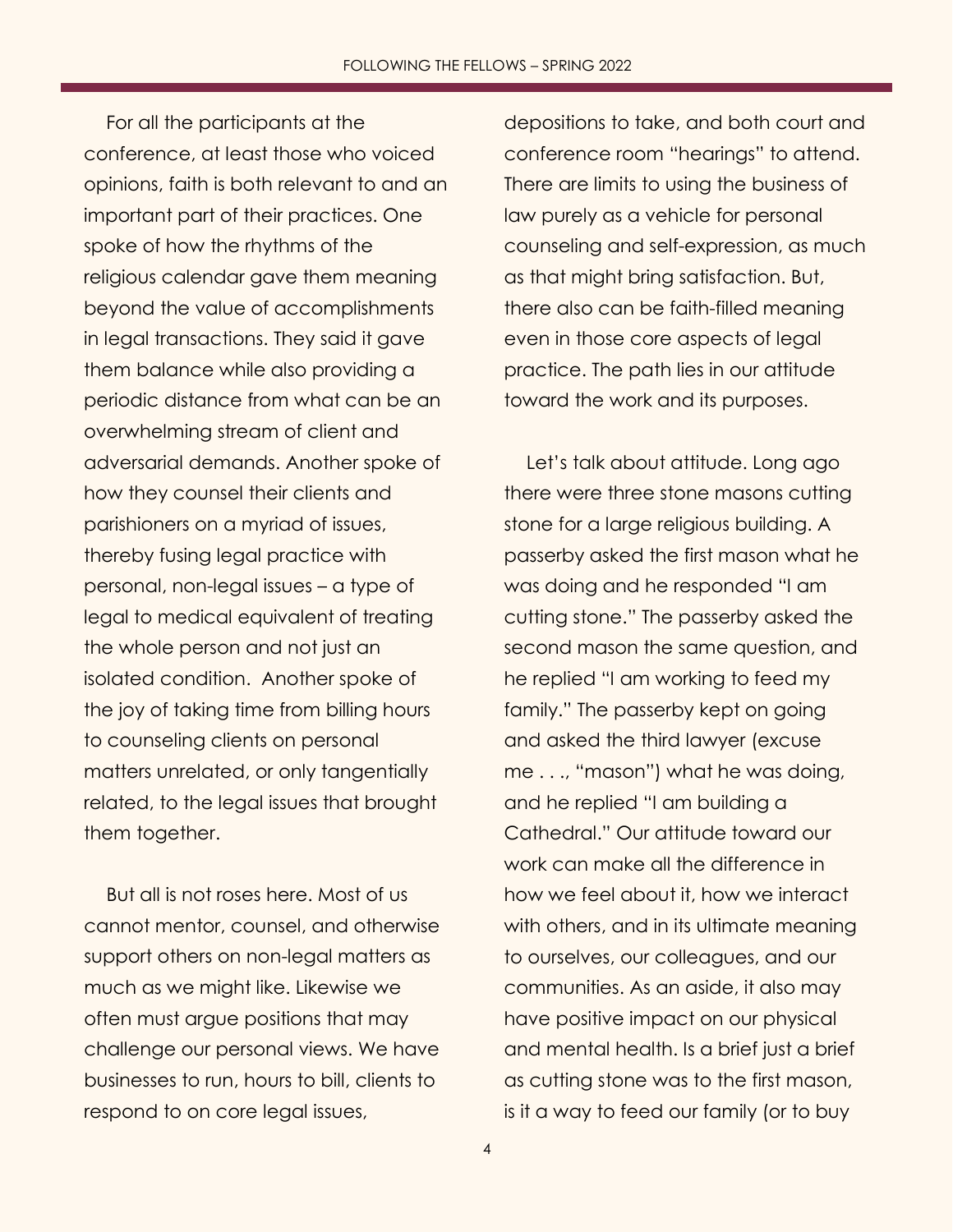the next bigger house or boat), or do we see it as something much greater? That's a question each legal professional (and any person) has to answer for themselves, either alone or in unbillable conferences with the One who we believe, if we believe, matters most.

Our discussion surfaced an important issue, that it seems no longer socially acceptable for lawyers to speak to each other, and in many situations to others as well, about anything to do with God, divinity, or religious faith in general. In an environment that otherwise values self-expression, this aspect of lawyers' lives seems capped. Culture has changed rapidly, and some feel alone, separated at least in the profession from such a fundamentally important part of their identity. The conference was an eye-opener in this respect because it gave some of the participants a renewed sense that they are not alone, that many of "us" lawyers and other legal professionals also have religious faith, and that it matters in our work. In some small way, our desk can be our little altar, a tangible launchpad from which to give thanks for – or lift up -- our successes and frustrations. Perhaps we can do so

even as we eat our lunch bread on it, plan agenda items, and use those action items with the right intentions. One lawyer's comment about the seeming social unacceptability of lawyers speaking about their faith reminded me of the very nice congratulatory party that my now former company organized when I departed. After the kind words from others, I informed that, after more than thirty years of legal practice, I was enrolling in divinity school. Several lawyers came over and quietly shared that they too desired to do something like that. God has more followers in the legal profession than it may seem, imperfect as we may be.

Authentic religious faith creates meaning and fulfillment. As lawyers, we are trained to fight zealously for our clients, and to win. Of course that is in line with our legal system, tradition, and professional duty. But as many depart from religious faith, might the focus on the fight and the win make it perilous to lose our balance? The legal profession has substantially higher rates than the general population of alcoholism, drug abuse, depression, and suicide. Why? For many, stress, long hours, high stakes cases, difficult clients, and an

5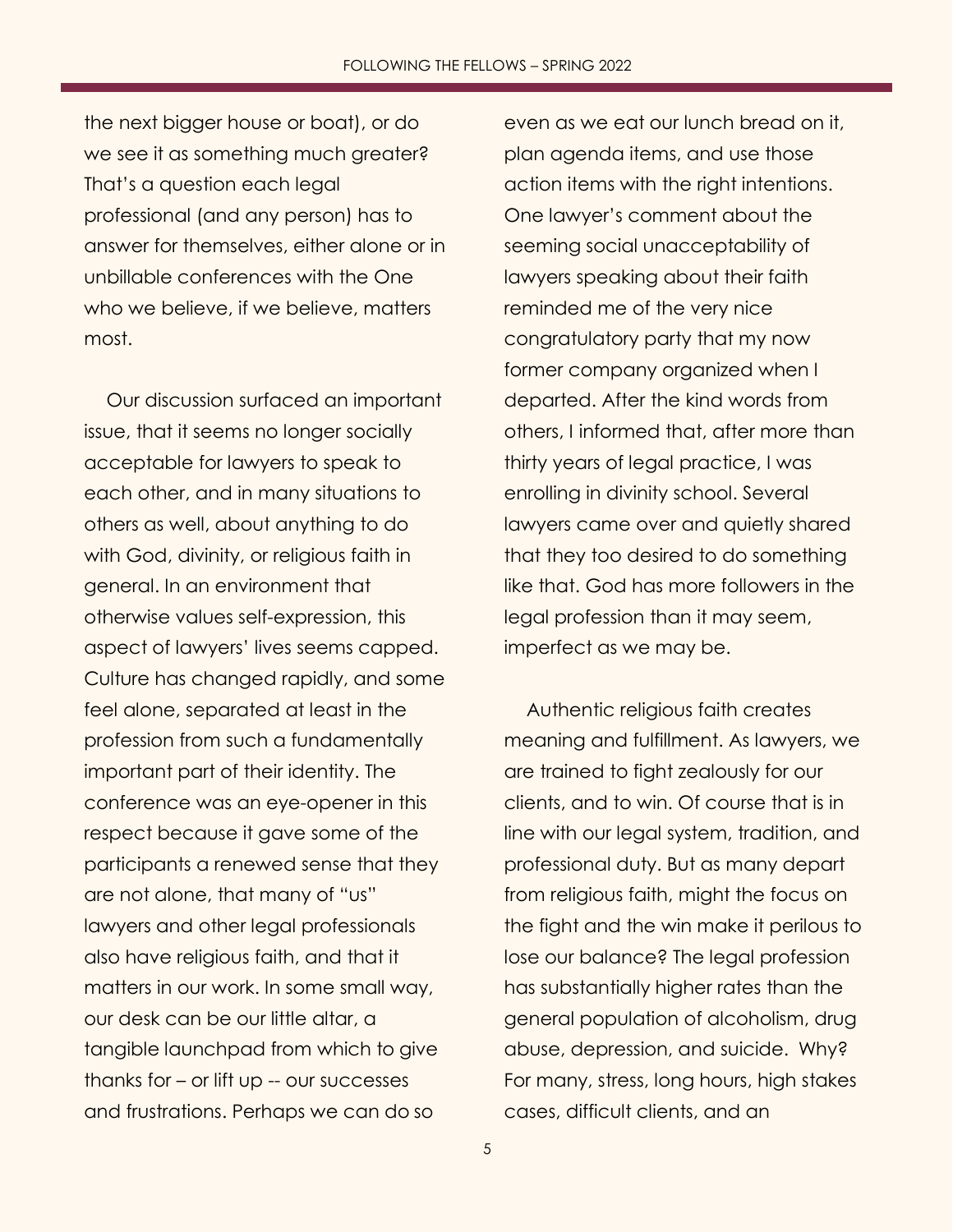adversarial system all can take its toll. But that is not going to change. Faith in the Divine, of any religious structure, can bring a human – even a lawyer - to a more realistic, more balanced, more cosmically connected lifestyle. If I believe that the most important and powerful Being in the universe loves me unconditionally, everything else has a more positive meaning. The question, here, with what attitude will a lawyer engage in legal practice? And what are the underlying supports for that attitude? There are many, of course, but at one extreme is the need to "win" and perhaps not always for the client's benefit but for the lawyer's own ego. That may result in a transactional style that can benefit from some reflection. Another embraces the process of finding divine connectivity within the context of the work. The difference between the two attitudes can be as significant as the difference between cutting stone and building a cathedral.

Faith-filled meaning, values, balance and connectivity are possible. We may not talk about them openly but they are around us every day. Recently I had the occasion to be in line for a funeral wake of a lawyer colleague. It was a long line that snaked its way from the

inside of the funeral home to the front, to the side, and far to the back. Hundreds of people stood in below freezing temperatures. We spoke of our colleague, his positivity, the good relationships he built, and the goodness he brought to others personally and through his work. It was beauty in motion; a testament to how a great person worked and lived.

## <span id="page-5-0"></span>**FOCUS ON FELLOWS:** Meet Amy Lin Meyerson

Ginny Kim, Esq. *Fellow*



Amy Lin Meyerson served on the Connecticut Bar Foundation Board of Directors from 2009-2012 and has been a James W. Cooper Fellow since November 2009.

Even if you never met Amy Lin Meyerson, there is a good chance she has positively affected your life. Those who know her will tell you that she does not seek the limelight. In fact, she listens as much as she speaks. Her impact on this State, despite a modest and private nature, comes from her unstoppable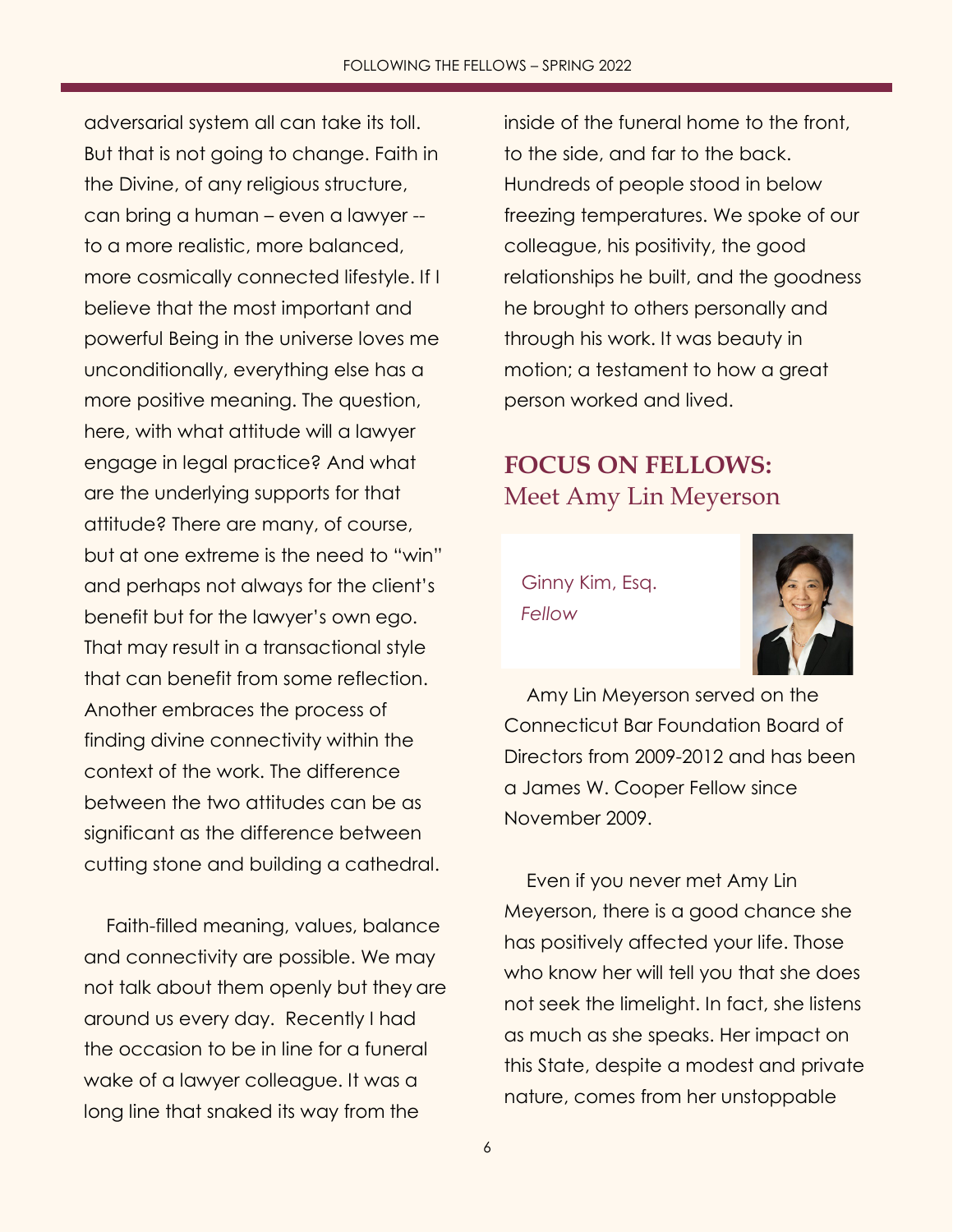vision for what the legal profession can and should be: A force for good that visibly represents the values of a legal system firmly rooted in fairness, justice, and the rule of law.



*AMY LIN MEYERSON*

To that end, Governor Lamont appointed her Co-Chair of the Connecticut Hate Crimes Advisory Council in June of 2021. Building on her prior work as a Commissioner on the Asian Pacific American Affairs Commission of Connecticut, she and the Hate Crimes Advisory Council members are working, with federal and state agencies, community leaders, and organizations, to raise awareness of

what hate crimes are, increase reporting to protect and support hate crime victims, and hold perpetrators accountable.

The through lines of Attorney Meyerson's career have always centered on collaboration, service and a relentless drive for change through representation. To understand the inspirations that drive her forward, we rewind almost thirty years.

It is 1994, in a restaurant in Atlanta, Georgia. She and a few other Asian Pacific American attorneys meet with the now Honorable Alvin T. Wong and then National Asian Pacific American Bar Association (NAPABA) President Brian Sun. That evening leads to the formation of the Georgia Pacific American Bar Association (GAPABA), one of the most active and influential regional Asian Pacific American bar associations in the country today. She realizes then that thousands of APA attorneys across the country share her experiences with racism and bigotry, and that there are leaders in the APA legal community taking a stand against prejudice and working to right wrongs.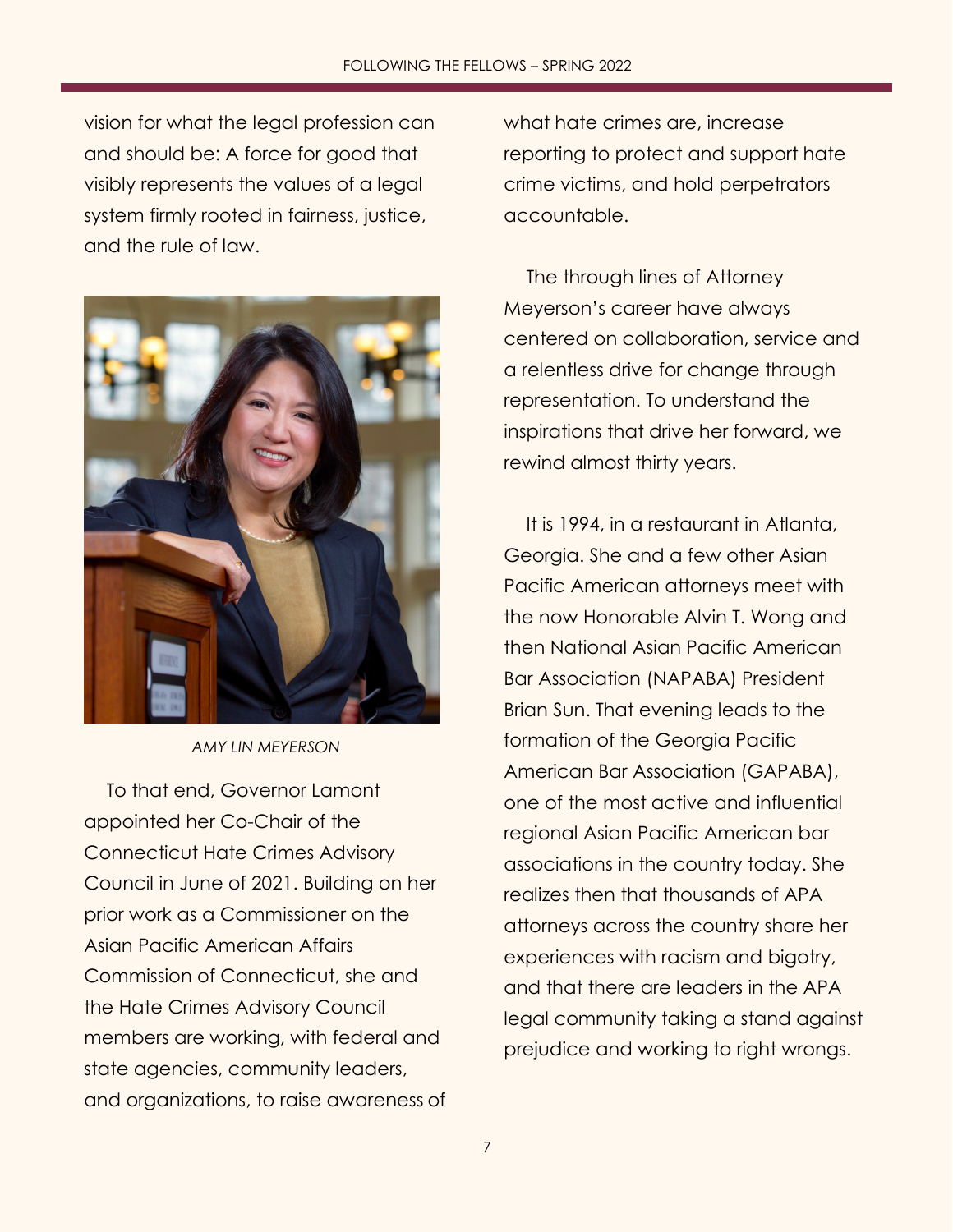Even more astounding to her is the fact that these busy, accomplished attorneys give their time to these organizations and to new attorneys and law students. She sees firsthand how the work of a dedicated few can unleash the potential of many, teaching them how to be change agents themselves. Inspired, she organizes the Connecticut Asian Pacific American Bar Association (CAPABA) in 2000 and the CAPABA's Educational Foundation in 2006.

I first met Amy Lin Meyerson around 2001. It started with a friendly invitation to the CAPABA annual dinner meeting. After, she encouraged me to join as a member. I don't know how she found me. I had been in practice for five years by then, but had never before been approached by, or considered joining, a bar association. Of course, I joined. Membership in CAPABA served as a stepping stone to joining other bar organizations. To this day, CAPABA inspires me by its dedication to the community and to improving the legal profession.

With the support and encouragement of those same colleagues, Attorney Meyerson launched her own business and corporate law practice in 2004. Later in 2004, she was installed as the 17th president of NAPABA. There too, she left a legacy of meeting the needs of the time and collaborating with others. When Hurricane Katrina swept through New Orleans, the city of her birth, destroying property and lives, NAPABA volunteers rushed in to staff free clinics. Also during her term, NAPABA launched a Language Access Project, weighed in on two US Supreme Court Justice nominations and collaborated with the other national bar associations in the Coalition of the Bar Associations of Color.

Invited to join the Connecticut Bar Foundation as a James W. Cooper Fellow in 2009, she was struck by the dedication of the CBF and its volunteers, working on many fronts to increase access to justice and advance the rule of law. She volunteered to serve on the CBF Board of Directors from 2009-2012. Years later, during her tenure as President of the CBA, the two organizations began working together to co-host the Constance Baker Motley Speaker Series on Racial Inequality.

Outside of Connecticut, Attorney Meyerson has served in numerous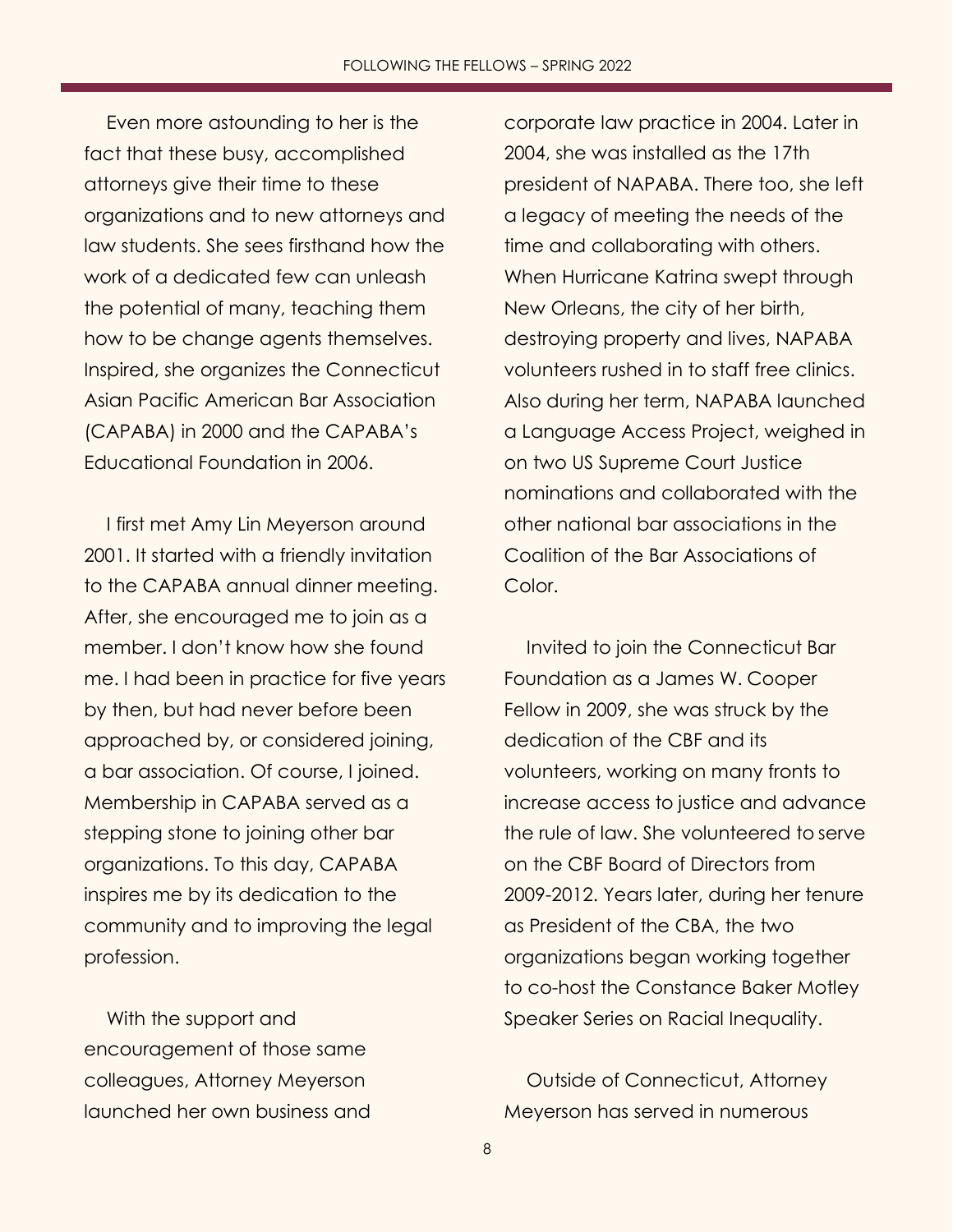capacities with the American Bar Association. As Chair of the ABA's Solo, Small Firm and General Practice Division, 2014-2015, she focused on providing a sizeable return on members' investment in the ABA membership through her ROI initiative: "Reexamine your practice; Outfit yourself with skills and tools; and Initiate something new in your practice and life."

She also built on the GPSolo Division's pro bono commitment to Kids in Need of Defense (KIND) by adding to its training resources and boosting volunteer numbers. Under her leadership, the GPSolo Division coordinated the ABA's Magna Carta Video Competition, in celebration of the 800th anniversary of the sealing of the Magna Carta. Ever mindful of the benefits of representation and collaboration, she brought NAPABA, the Hawaii Bar Association, and the NAPABA Hawaii Chapter together with GPSolo to jointly host their 2015 conferences in Honolulu, Hawaii.

During her term as NAPABA Law Foundation President from 2016 to 2018, she oversaw the creation of several giving programs and scholarships, including the NAPABA Law Foundation

Vanguards, an honorary group of attorneys whose public and private careers have demonstrated outstanding dedication to the APA community, the welfare of our broader communities, and the highest principles of the legal profession. For her substantial and lasting contributions to the APA legal community nationwide, Attorney Meyerson received NAPABA's 2021 Daniel K. Inouye Trailblazer Award. The award is NAPABA's lifetime achievement award and highest honor.

To Attorney Meyerson, the Connecticut legal community is special. She appreciates that lawyers here can pursue as many different and fulfilling legal careers as they do volunteer service projects. She believes lawyers have a special responsibility, given their training and skills, to help society achieve the aspirations set forth in our Constitution. For her many achievements, the University of Connecticut School of Law honored her in its alumni Gallery of Pioneers in September 2019. Speaking of "pioneering," on July 1, 2020, Attorney Meyerson was installed as the 97th President of the Connecticut Bar Association, becoming the first APA attorney to serve in that capacity.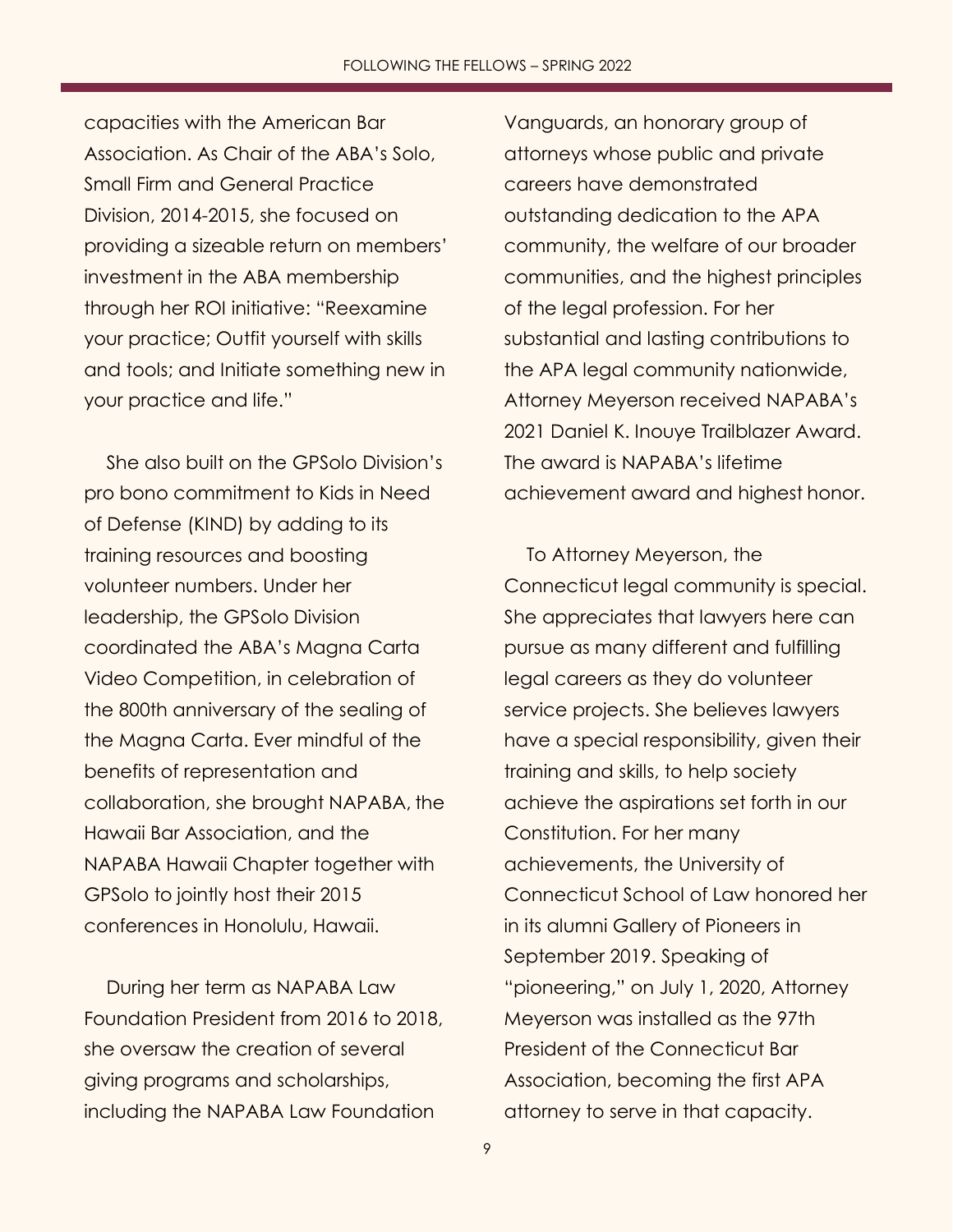Attorney Meyerson took the helm of the Connecticut Bar Association (CBA) in July 2020, just as the twin tsunamis of a racial justice reckoning and global pandemic peaked. Speaking out swiftly to denounce racism and insurrection, she put out clear and unequivocal calls for justice, equity, and the rule of law. Building on the work started earlier that year, the CBA continued to provide resources and relief to solo and small firms. For those seeking a way to help, the CBA added more pro bono clinics to bring free legal services to those in need.

Amidst the turmoil, Attorney Meyerson also saw opportunities. The legal profession, long sluggish in adopting new technologies, was forced to embrace change more rapidly than ever. The CBA forged ahead too, hosting virtual forums, clinics, and even a first Zoom swearing-in ceremony with the US Court of Appeals for the Armed Forces with Chief Judge Stuckey. With the exigencies of the time still fresh, but the future firmly in mind, she spearheaded the CBA's current threeyear strategic plan to add more resources for solo and small law firms, connect more in-house counsel, and

leverage the skills of experienced attorneys to broaden the CBA's reach and impact across the profession and in Connecticut's communities.

Today, Attorney Meyerson serves on the Board of Governors of the American Bar Association, where she brings her energy and passion for the profession to honorably achieve its potential. She continues to work for justice and fairness through the Connecticut Hate Crimes Advisory Council, which just launched its new website of resources.

Attorney Meyerson's decades of service to the profession reflect the intensity of a marathon run at full sprint. Her many accomplishments could fill a bibliography appended to this article. It is fitting that Governor Jodi Rell proclaimed April 26, 2006 as Amy Lin Meyerson Day in Connecticut, in conjunction with the Edwin Archer Randolph Award recognition given to her by the Lawyers Collaborative for Diversity that year.

But the grace of Amy is that she prefers we focus on the collective work yet to be done. She is most gratified when reflecting on the many connections she has seeded and the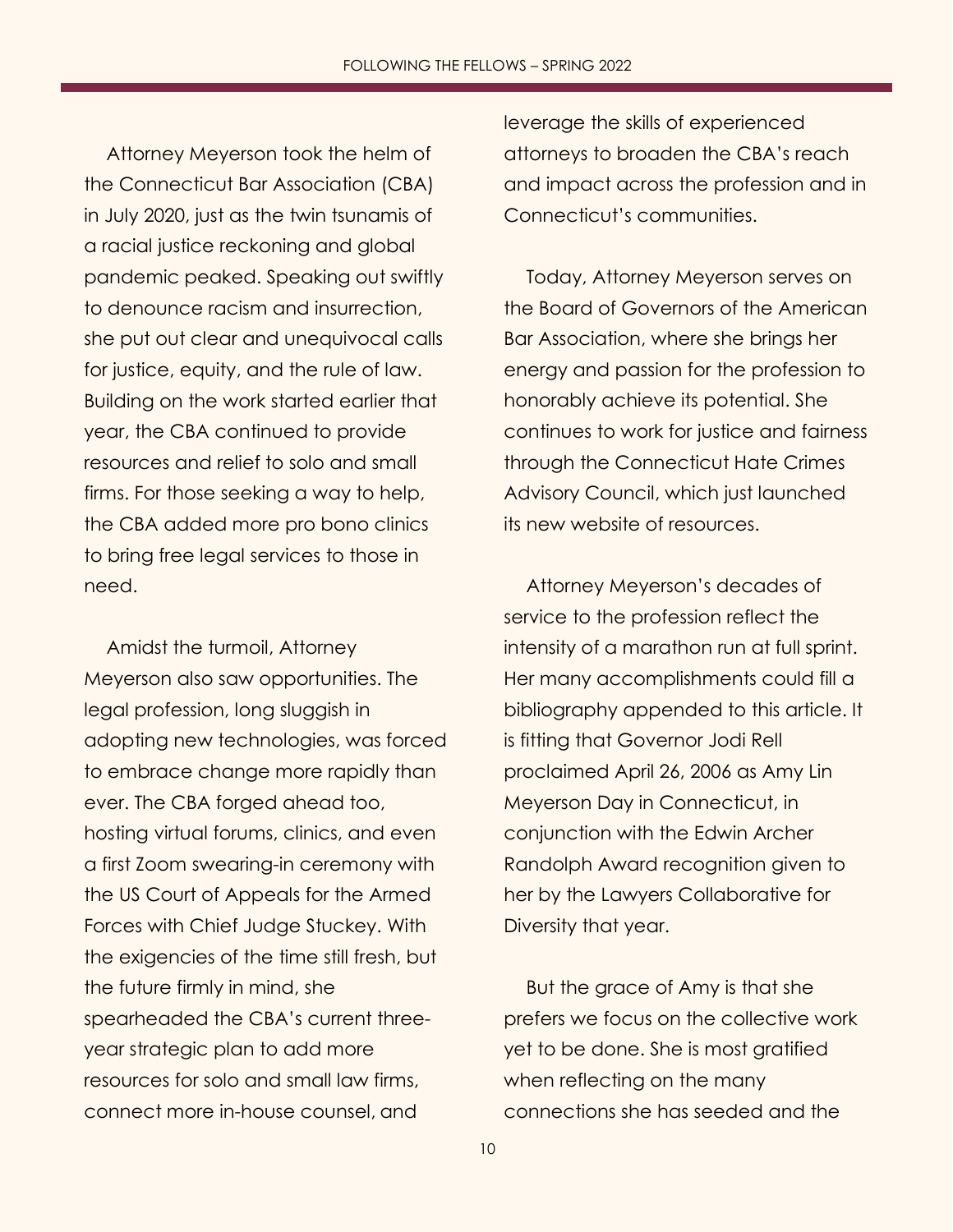work she has catalyzed. If you have not met her yet, and I hope you do, she would encourage you to just get active with one of our state's many wonderful bar organizations. Chances are, you'll meet her there.

## <span id="page-10-0"></span>**CBF GRANTEES:** Right to Counsel Program

Tiffany Walton *Grants Program Director*



EvictionHelpCT, Connecticut's Right to Counsel program for eviction defense, launched on January 31, 2022. The program is a result of [Public Act 21-](https://www.cga.ct.gov/2021/act/pa/pdf/2021PA-00034-R00HB-06531-PA.pdf) [34](https://www.cga.ct.gov/2021/act/pa/pdf/2021PA-00034-R00HB-06531-PA.pdf) that was passed in June 2021. The program provides free legal representation to income-eligible tenants at risk of eviction or loss of a housing subsidy. The Connecticut Bar Foundation is administering the program and direct legal services are being provided by CBF grantees Connecticut Legal Services, Connecticut Veterans Legal Center, Greater Hartford Legal Aid, and New Haven Legal Assistance Association. Hotline management and phone advice are being provided by

Statewide Legal Services.

Connecticut's Right to Counsel [RTC] for eviction defense is funded by federal pandemic relief dollars for the first two years. The program will be reviewed by the Legislature to determine if further funding will be provided. The CBF has engaged Stout, a global advisory firm, to conduct quantitative analysis of the program. Stout has conducted analysis in other jurisdictions across the country that have enacted RTC programs or are trying to get RTC legislation passed. Yale researchers Annie Harper, PhD and Danya Keene, PhD will also conduct a qualitative evaluation of the program. Both researchers have done previous work around poverty and housing insecurity and will explore the conditions and circumstances in Connecticut in which eviction occur.

In the first phase of EvictionHelpCT, legal representation is available in fourteen zip codes across eight cities and towns around the state. These zip codes represent the highest numbers and rates of eviction filings, with 25% of eviction filings statewide occurring in these locations.